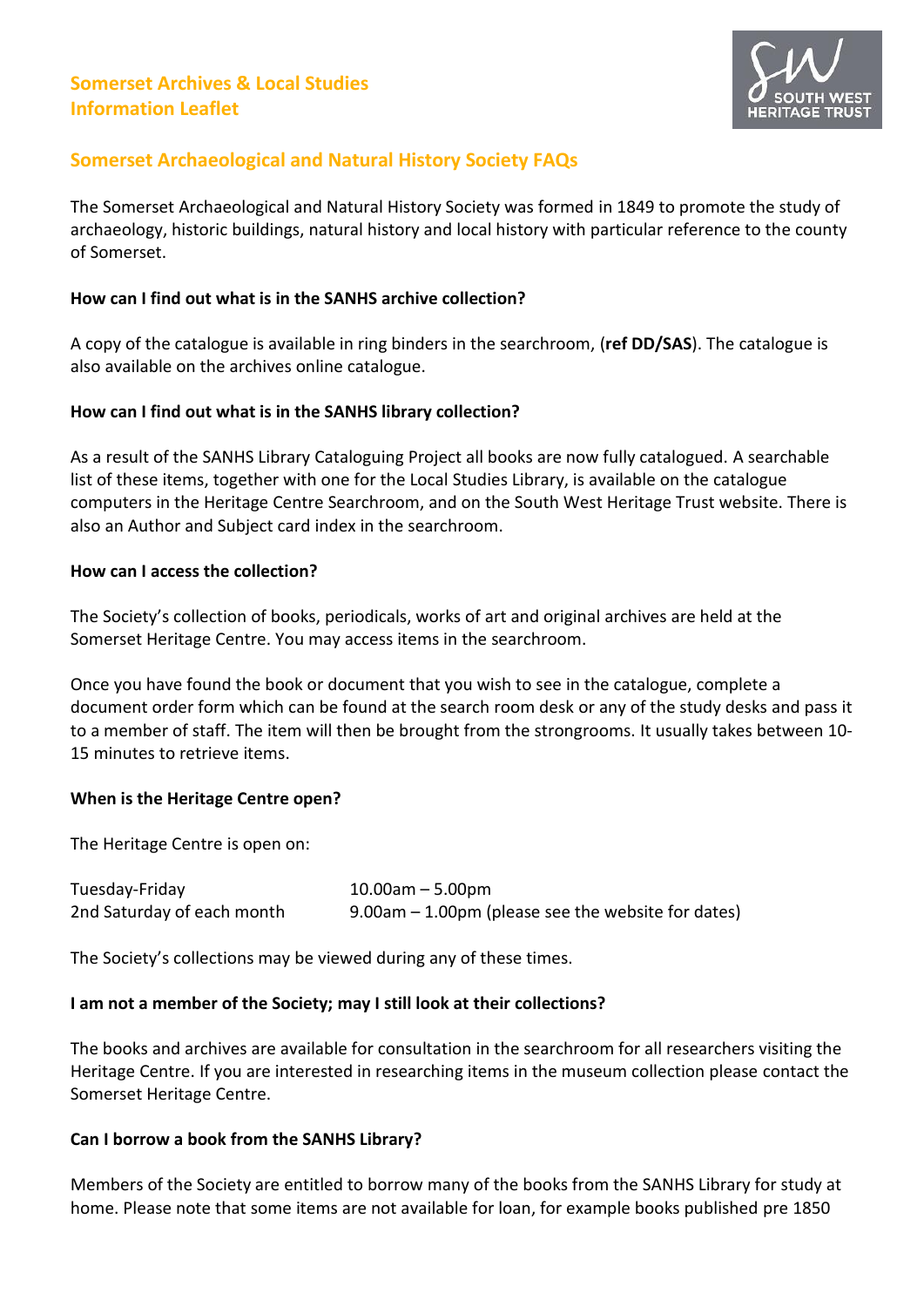and serials. The conditions for borrowing are set out in the SANHS Library Rules. Please ask in the searchroom for a copy of these rules.

### **Can I make copies from SANHS books and archives?**

Copies for private research purposes may be made from Society books and archives. There is a bookfriendly photocopier available for self-service copies from modern printed volumes.

All other copying is carried out by Heritage Centre staff on your behalf. Ask a member of staff for a photocopy application form, complete and return it along with the item you would like copied, and your copies will be waiting for you on your departure. A current list of charges is available in the searchroom and on the South West Heritage Trust website.

### **Is there a charge to use the service?**

There is no charge to visit the Somerset Heritage Centre or to view any of the Society's collection. Should you wish to make copies, or take photographs, charges will apply. A current list of charges is available in the searchroom and on the South West Heritage Trust website.

### **Is there somewhere available to study the books and archives?**

There is a public searchroom available at the Somerset Heritage Centre with facilities for researchers. This includes access to catalogues, indexes and online access via the People's Network. There is also Wi-Fi availability.

A smaller Research Room in Building 2 houses the Society's collection of archaeological periodicals. Members of the Society may request to use this room for study of the archaeological periodicals, if it is available.

# **How can I access the collection without visiting the Heritage Centre?**

We are happy to accept enquiries from members of the Society unable to visit in person. Please send your enquiry to the Somerset Heritage Centre, Brunel Way, Norton Fitzwarren, Taunton, TA2 6SF, or to [somersetarchives@swheritage.org.uk](mailto:somersetarchives@swheritage.org.uk)

# **How can I reproduce an item from the Society's collection in my publication?**

The Society is happy to consider requests to publish images of items from its collections. Requests should be made in writing to the Somerset Heritage Centre, and you will be notified of the decision of the Society and of any charges, conditions, and acknowledgements that may be required.

### **Who should I contact about the possibility of depositing my publication with the Society?**

If you would like the Society to consider buying your publication or receiving it as a donation, please put your request in writing to the Honorary Librarian, who can be contacted c/o the Somerset Heritage Centre.

Somerset Archives & Local Studies Somerset Heritage Centre Brunel Way Norton Fitzwarren